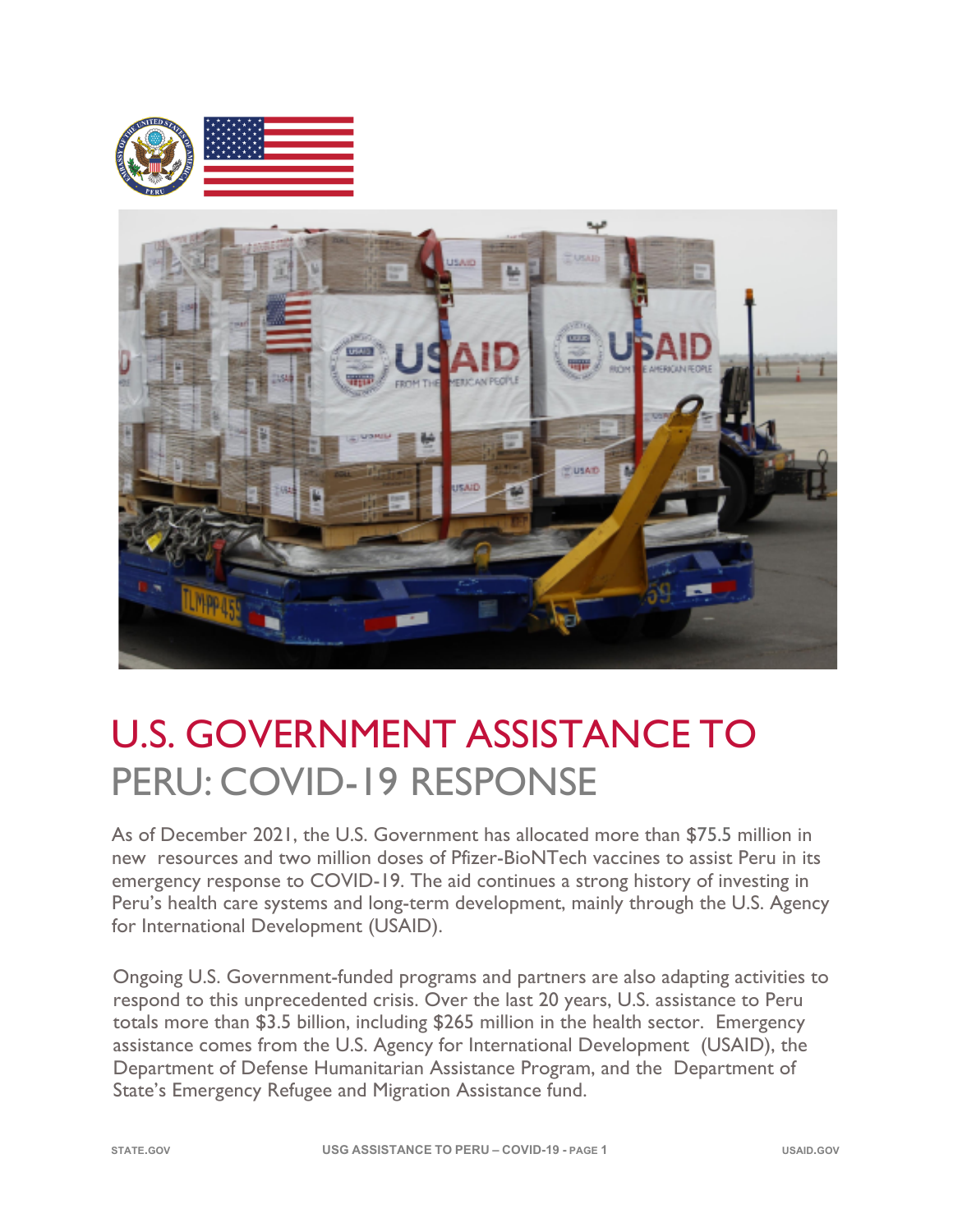# **NEW ACTIVITIES - COVID-19 RESPONSE**

#### **INTERNATIONAL DISASTER ASSISTANCE - COVID 19 SUPPLEMENTAL SUPPORT**

Partners: ADRA (Adventist Development and Relief Agency), Save the Children, World Food Programme, the United Nations Population Fund (UNFPA), and the Pan American Health Organization (PAHO)

Total USAID/Washington (BHA) Investment: \$8 million - Duration: July 2021 – March, 2023

Five new grants through the USAID's Bureau for Humanitarian Assistance will provide humanitarian assistance aimed at alleviating the impacts of COVID-19 in those communities most affected by the pandemic. This assistance helps alleviate strain on Peru's overburdened health system to ensure continuity of essential health services and includes risk communication activities for infection prevention and control, through engagement with community change agents and via communication campaigns. Protection activities are an important component of these projects, and include psychosocial support services and legal case management for children and victims of gender-based violence. Target communities are those in regions where insecurity, limited health services and poverty combine to accelerate risk for COVID-19 transmission. Awards to ADRA and PAHO work exclusively in the Amazon basin, targeting vulnerable indigenous communities with improved access to health services and accurate information on the risks of COVID-19 and the benefits of vaccination.

#### **ALLIANCE WITH PRISMA**

Partner: PRISMA, local NGO

Total USAID investment: \$4,443,010 million Duration: March 2021 - September 2022

Through a \$4,443,010 million grant to local partner PRISMA, USAID is supporting the implementation of the Ministry of Health's "Vaccination Against COVID-19 National Plan." This project supports the Ministry of Health and subnational health authorities (regional and local) in the implementation of the National COVID-19 Vaccination Plan, with an effectiveness approach from the planning stages through the identification and reporting of adverse events post-vaccination for their attention by the health system to ensure that the people of Peru, above all that neglected such as the indigenous, is vaccinated in optimal conditions and in the shortest possible time. Technical assistance and training is being provided in the regions of Ancash, Cusco, Lambayeque, Piura and Ucayali to support the formulation and implementation of regional vaccination plans, strengthen the management of vaccine logistics, improve services at vaccination points, support follow-up of vaccinated persons, strengthen regional communication strategies and the participation of community-based organizations.

#### **ALLIANCE WITH PARTNERS IN HEALTH**

Partner: Socios En Salud, local affiliate of Partners in Health Total USAID Investment: \$8,261,090 million - Duration: April 2020 – November 2022

The Alliance supports the administration of COVID-19 tests (with private funds) for the most vulnerable populations, improves the capacity to provide oxygen therapy at public health facilities, the adequate use of oxygen resources at the domicile, and the follow-up of COVID-19 patients; provides teleconsultations through a medical call center for COVID-19 and non-COVID-19 patients, and activates a community health worker network to safely conduct outreach visits to identify families in need to provide clinical and social support, implemented a system for the home delivery of medicines, and screens COVID-19 patients and their contacts for tuberculosis. Activities are focused on high-risk regions for COVID-19, including Lima and Northern Coast and Amazon jungle regions of Peru, as prioritized by Peru's Ministry of Health.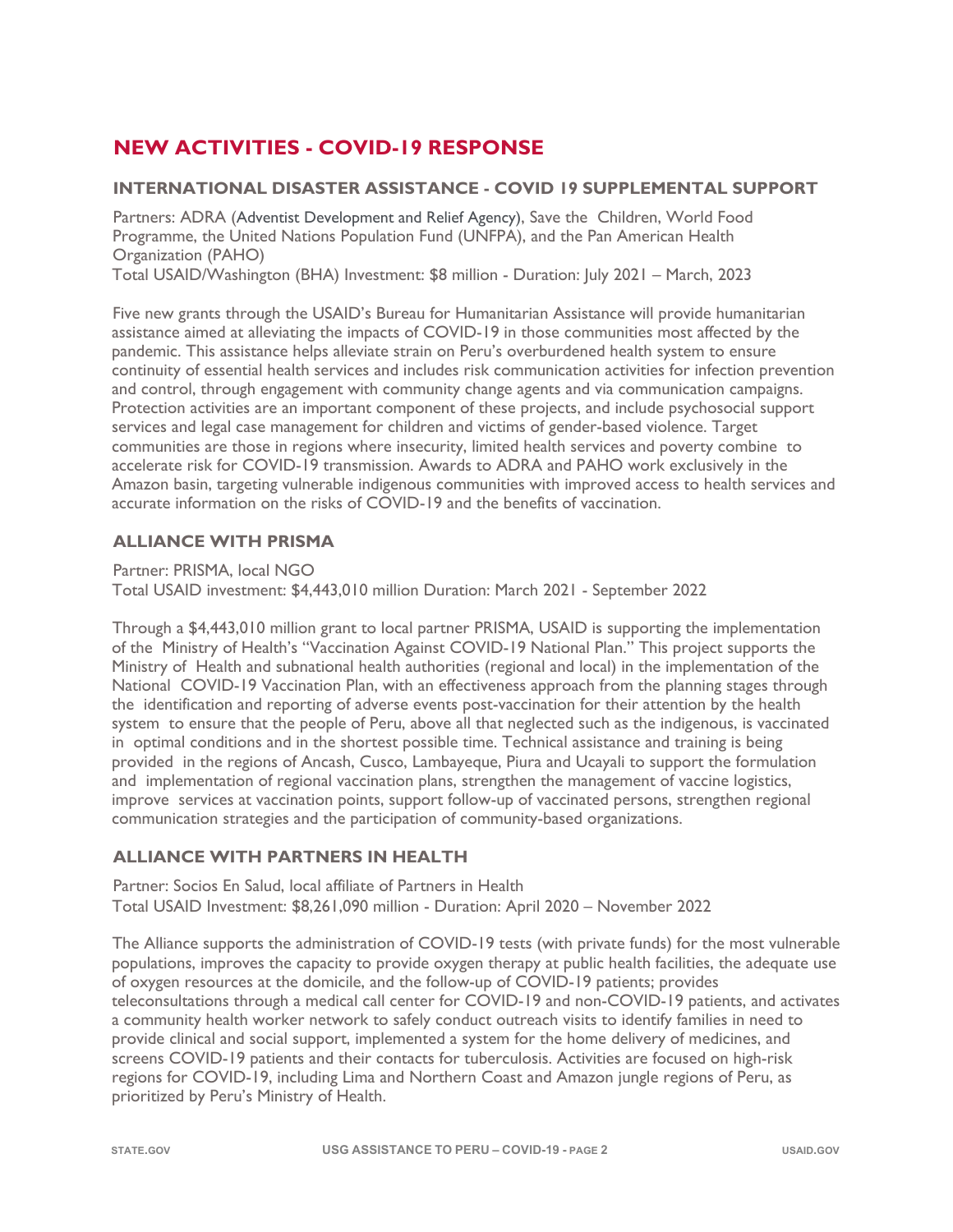# **ALLIANCE FOR SOCIAL AND ECONOMIC RECOVERY IN THE PERUVIAN AMAZON**

Partners: CEDRO (Peruvian NGO) and Rainforest Foundation (U.S.-based NGO and sub-partner). Total USAID Investment: \$4,164,600 million - Duration: May 2020 – September 2022

This Alliance helps mitigate the adverse impacts of the COVID-19 pandemic on vulnerable populations, particularly in indigenous communities and other vulnerable areas in the Amazon. Leveraging local private partners, the activity mobilizes community health promoters, deploys a risk communication and community engagement strategy, and expands community-based psychosocial services. The Alliance also addresses economic recovery by providing business development assistance to micro-, small- and medium-sized entrepreneurs and expanding access to credit for business expansion.

# **COVID-19 RESPONSE FOR MIGRANTS AND REFUGEES**

#### **COVID-19 SUPPLEMENTAL EMERGENCY REFUGEE AND MIGRATION ASSISTANCE**

Partners: International Organization for Migration (IOM), UN Fund for Children (UNICEF), UN High Commission for Refugees (UNHCR)

Total State Department/Population, Refugees and Migration Bureau (PRM) Investment: \$3.925 million (\$3,3 million UNHCR / \$415,000 IOM / \$210,000 UNICEF) - Duration: Ongoing These funds support COVID-19 related needs for refugees, migrant, and host communities in Peru, expanding the ongoing work of international organizations with a longtime partnership in the country.

# **CASH TRANSFER PROGRAM**

Partner: World Food Programme

Total USAID Investment: \$5 million - Duration: July - September 2020

This contribution provided two monthly cash transfer distributions of \$37.20 per individual per month to Venezuelan migrants in Peru, affected by the COVID pandemic. This is roughly equivalent to the GOP's emergency transfer program for vulnerable Peruvians.

#### **ECONOMIC SUPPORT FOR VULNERABLE VENEZUELANS**

Partner: Acción Contra el Hambre

Total USAID Investment: \$250,000 - Duration: May - June 2020

This short-term project helped mitigate the economic impacts of the COVID-19 quarantine on Venezuelan migrants and refugees in Lima. The grant boosted household budgets through access to basic household items, and provided health information. Through an extensive volunteer network, the project assisted 4,200 Venezuelan families and nearly 16,800 people in one month.

# **TECHNICAL ASSISTANCE TO THE GOVERNMENT OF PERU**

#### **TRANSPARENT PUBLIC INVESTMENT ACTIVITY**

Partner: Chemonics International - Duration: January 2020 – January 2024

This ongoing USAID project supports Peruvian partners to reduce corruption by strengthening internal controls and oversight in public procurement. Responding to a Ministry of Health request to facilitate urgent health procurements, the project embedded a short-term technical expert to accelerate procurements for urgently needed COVID-19 medications, oxygen systems, and protective supplies. The expert facilitated \$132 million in essential purchases for health care workers to respond to the COVID-19 crisis. The assistance also included technical recommendations to address procurement challenges, shore up staffing shortages, and streamline protocols for emergency public health purchasing.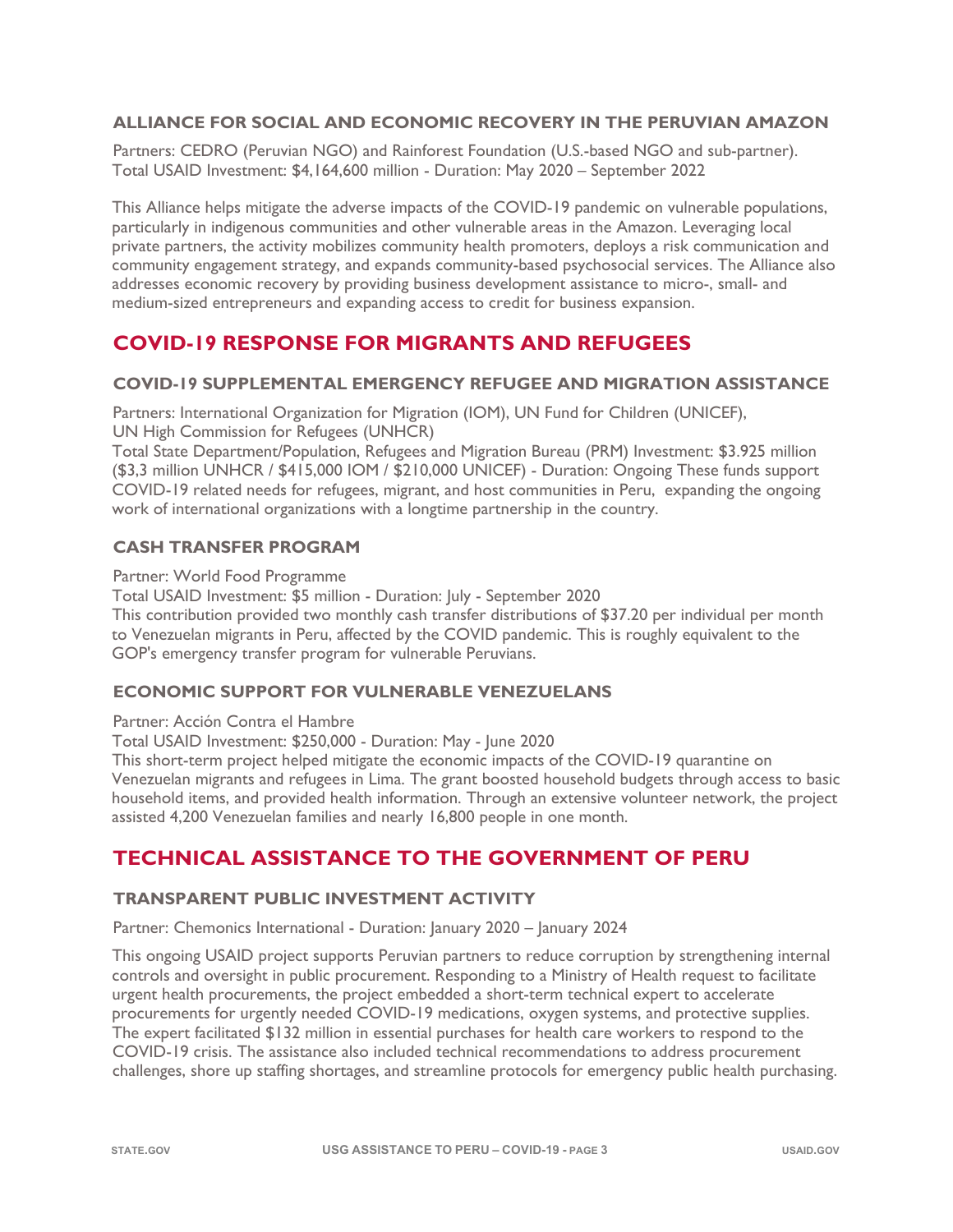USAID/Peru's Transparent Public Investment Activity is providing technical assistance valued at approximately \$250,000 to the Presidency of the Council of Ministers' COVID-19 Implementation Plan Task Force. The COVID-19 Task Force is charged with creating a strategic plan for the mass vaccination of the Peruvian public, including planning for distribution, public communications, data management, and monitoring. The Task Force will not play a role in the purchase of the vaccines nor will it be responsible for ultimate roll-out, which will involve a wide range of Peruvian actors.

# **SENIOR ADVISOR TO MINISTRY OF HEALTH**

Peru's Ministry of Health requested the support of USAID's Senior Health Advisor to provide infectious disease expertise, technical advice and specialized analytical support to shape Peru's national response to the COVID-19 pandemic. Dr. Jaime Chang, a physician and 22-year senior health specialist with USAID, assumed this role to support Peru's formulation of public health guidelines during the current crisis.

Through the State Partnership Program, West Virginia held a virtual workshop with the Peruvian Ministry of Health and other government agencies to discuss the lessons learned from one of the most successful vaccination campaigns in the United States. The 2.5-hour workshop's most engaged participants were the West Virginia National Guard who called from their COVID-19 vaccination Joint Inter-Agency Task Force and the Peruvian Minister of Health and President of the Council of Ministers.

# **SUPPORT TO MINISTRY OF EDUCATION - "APRENDO EN CASA"**

Partners: Institute for Democracy and Electoral Assistance (IDEA) and U.S. Forest Service (USFS)

Through existing citizen engagement and forest conservation activities, USAID provided civics and environmental education content for Peru's national "Learn at Home" online education program, while schools remain closed during the pandemic. IDEA produced videos and teachers guides for secondary students on democratic values, political reforms, and the importance of civic engagement in a democracy. The USFS developed biodiversity-related material for fifth and sixth graders on the use and conservation of native medicinal plants, the importance of trees in the city, threatened Peruvian wildlife, and the relationship between forests and water. Videos reach students nationwide.

# **DIRECT ASSISTANCE**

# **COVID-19 VACCINES**

On June 29, 2021, the U.S. Government delivered a first shipment of one million doses of Pfizer BioNTech COVID-19 vaccines to the Government of Peru, followed by a similar shipment on July 07, 2021. This donation of two million doses follows the announcement made by the White House on June 21, 2021 regarding the distribution of 14 million doses of America's own vaccines supply to Latin American countries.

# **ULTRA LOW TEMPERATURE FREEZERS**

The Department of Defense is donating to the Government of Peru a total of 300 Ultra Low Temperature freezers valued at \$2,324,537. These will strengthen Peru's cold chain capacity to distribute and use the Pfizer-BioNTech COVID-19 vaccine, currently the most used in the implementation of its national COVID-19 vaccination plan. To date Peru has received 160 portable units and will soon receive 40 additional portable units and 100 larger capacity stationary units.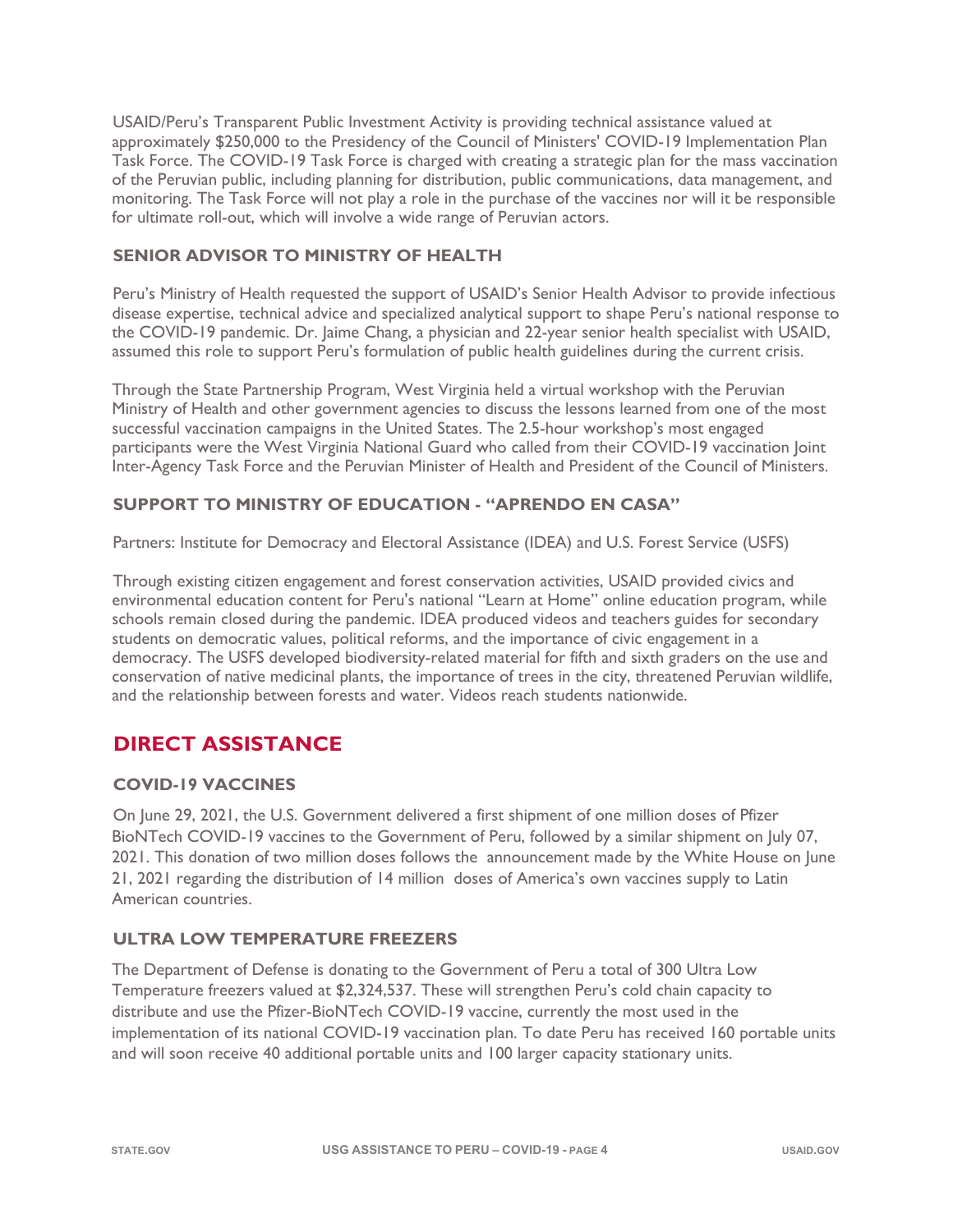# **PORTABLE VENTILATORS**

#### USAID Investment: 6.4 million USD

On June 23, 2020, the Government of the United States delivered 250 ventilators to the Government of Peru for the MINSA to distribute them among 28 public hospitals in Lima and the regions of Ancash, Arequipa, Cusco, Ica, La Libertad, Lambayeque, Lima , Piura and Tumbes. The donation of ventilators, necessary for patients who require oxygen, increased the Peruvian response by 19%. On October 3, the United States Government delivered another 250 ventilators to the Government of Peru, which the Ministry of Health will distribute to public hospitals in the most affected regions. These portable fans have proven to be versatile and suitable for use in remote regions of Peru.

# **PERSONAL PROTECTIVE EQUIPMENT (PPE) AND FIELD HOSPITALS**

Through the SOUTHCOM DOD Humanitarian Assistance Program the MAAG has provided over \$1 million in PPE and two mobile field hospitals, and anticipates an additional \$7 million in field hospitals, PPE, oxygen generators, ventilators, oxygen concentrators, and ultra-low storage containers to assist the GOP.

#### **TRANSPORT SHUTTLES, PERSONAL PROTECTIVE EQUIPMENT (PPE) AND PASSPORT SCANNERS**

State Department/International Narcotics and Law Enforcement (INL) \$1,400,000 - INL facilitated the delivery of two isolation and transport cabins ("epishuttles") to the Peruvian National Police Aviation Bureau (DIRAVPOL) to improve safe transfer and infection control. INL donated PPE and 40 passport readers to assist Peru to reopen borders and aid Peru's migration agency to safely process international travelers. INL donated \$1 million in PPE for 2,000 Peruvian eradicators (CORAH) and police to safely uproot coca in top growing regions. Eradication operations in 2020 ended without any COVID-19 outbreaks in the field. In a public ceremony with the Interior Minister on March 23, the Ambassador donated INL-purchased personal protective equipment (PPE) for 30,000 police securing the polls for Peru's national election. More than 700 police have died of COVID-19 and nearly half the force nationwide has been infected.

# **PERSONAL PROTECTIVE EQUIPMENT (PPE) AND TEST KITS**

U.S. Naval Medical Research Unit 6 (NAMRU-6) has assisted the Peruvian Naval Hospital in Callao to monitor healthcare workers on the front lines and performed COVID-19 testing for at-risk members of the Callao fire department after an outbreak among firefighters. NAMRU-6 donated rapid test kits to the military and health department in Iquitos and PPE and laboratory materials to the Peruvian National Institute of Health. NAMRU has also assisted the Peruvian Army and Ministry of Health in evaluating COVID-19 treatments and testing.

#### **TEST KITS**

The International Atomic Energy Agency (IAEA) made an international donation of test kits to countries worldwide, including two tranches of 2,000 test kits for Peru, valued at \$200,000.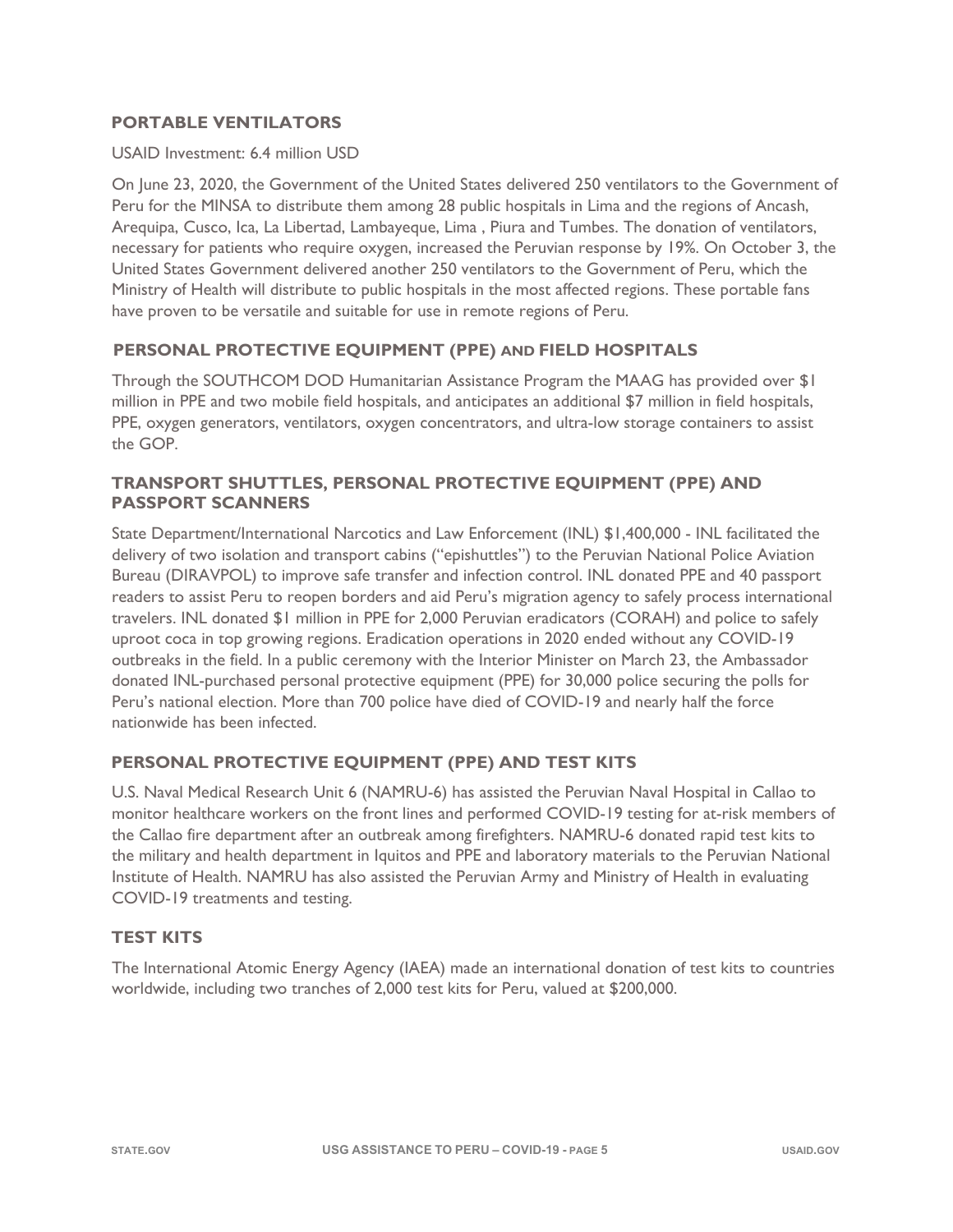# **USAID ACTIVITIES WITH COVID-19 INITIATIVES**

# **CITIZEN ENGAGEMENT FOR TRANSPARENCY**

Partner: Asociación Civil Transparencia - Duration: April 2018 - October 2021

With USAID technical and financial support, leading Peruvian civil organization Transparencia has helped Peru's Office of the Prime Minister to develop a smartphone app and web platform for citizens to denounce public sector corruption. This platform quickly added a special module to report potential misuse of public funds distributed for the COVID emergency at national, regional and municipal level. With \$70 million in cash transfers distributed to vulnerable populations from the pandemic, chances for graft have increased, making the app more important to avert misuse of public resources.

#### **AMAZONIAN ENVIRONMENTAL RESEARCH AND SUSTAINABILITY**

Partner: Center for Amazonian Scientific Innovation (CINCIA) - Duration: March 2016 - February 2021

This activity combats environmental degradation and improves human well-being in the Amazonian region of Madre de Dios, among the most biodiverse and environmentally threatened areas in Peru. With the advance of COVID-19, CINCIA with Peru's Native Federation of the Madre de Dios River and Tributaries (FENAMAD) developed a local radio campaign in indigenous languages – Machiguenga, Yine and Harakmbut – to promote healthy practices in indigenous communities.

# **COMBATING HUMAN TRAFFICKING IN PERU**

Partner: Capital Humano y Social Alternativo (CHS) - Duration: July 2014 - June 2020

During Peru's COVID-19 state of emergency, leading anti-trafficking civil organization CHS implemented a short-term social media communication campaign to prevent human trafficking, sexual exploitation of children, and other forms of gender-based violence. The campaign reached more than 900,000 people in its first month. As cases of gender-based violence increased during Peru's quarantine period, the campaign also provided telephone consultations and advice to potential victims of violence.

#### **SECURING A SUSTAINABLE, PROFITABLE, AND INCLUSIVE FOREST SECTOR IN PERU - PRO-BOSQUES ACTIVITY**

Partner: Tetra Tech ARD - Duration: September 2018 – September 2023

This activity strengthens capacity to sustainably manage Peru's forest resources to conserve biodiversity, reduce carbon emissions, increase competitiveness, and combat illegal logging.

In response to the COVID-19 pandemic, Pro-Bosques provided technical assistance to national and subnational counterparts to prepare biosecurity guidelines for safe forest harvesting and provided guidance to beneficiaries on accessing public funding for forest sector activities, through Peru's economic reactivation initiative. The activity also has helped indigenous organizations and regional and local authorities to utilize biosecurity measures during the implementation of indigenous community life plans, community control and oversight functions, and forest management activities.